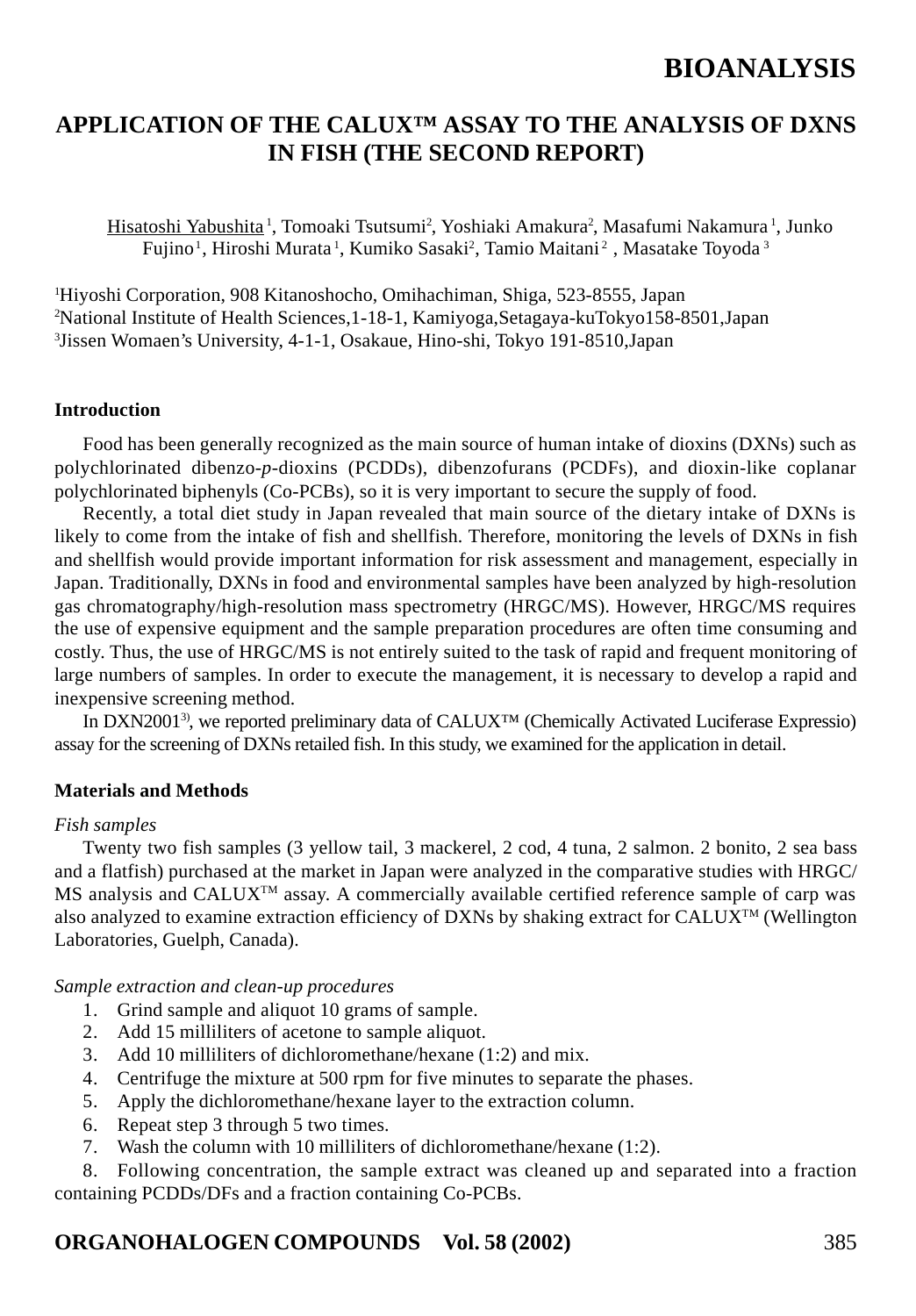### *CALUXTM Assay*

The  $CALUX^{TM}$  assay uses a patented recombinant mouse cell line that contains the luciferase reporter gene under control of dioxin responsive elements<sup>4)</sup>. When these cells are exposed to environmental ligands such as DXNs, luciferase protein is synthesized. The amount of light produced by the luciferase protein is directly related to DXNs-TEO. The CALUX<sup>TM</sup> assay method used has been described previously. Briefly, the cells were grown in the 96-well view plates and exposed to fish sample extracts and 2,3,7,8-TCDD standards (250, 125, 62.5, 31.2, 15.6, 7.8, 3.9, 1.9, 0.9, 0.5 ppt), using DMSO as the vehicle (final DMSO concentration 1 % in cell culture medium). The plates were incubated at 37 °C and 5 %  $CO_2$  for 20 hours to produce optimal expression of luciferase activity. And then, the medium was removed and the cells were lysed. Luciferase activity was determined using a luminometer (Lucy 1 produced by Anthos Corp.). Luciferase activity was determined as relative light units (RLU).



### **Figure 1.** Mechanism of CALUX Cell HRGC/MS analysis

The extraction and cleanup of samples for HRGC/MS followed previously published protocols<sup>5)</sup>. The analysis of the 17 active PCDDs/Fs and 12 Co-PCBs (non-ortho and mono-ortho PCBs) were performed by HRGC/MS using an HP6890 plus gas chromatograph coupled to a JMS-700 mass spectrometer (JEOL Ltd., Japan). The TEQ concentrations were calculated using the WHO-TEFs (1997).

#### **Results and Discussion**

### *Recovery of DXNs from by shaking extraction in CALUXTM*

To examine recovery rate DXNs from fish by shaking extraction in , carp sample was extracted by shaking extraction or alkaline digestion, and then analyzed HRGC/MS. Table1. shows the result of recovery of DXNs by the extraction, which was represented as relative values alkaline digestion. The recovery rate of DXNs was 70-80%, indicating acceptance in screening method.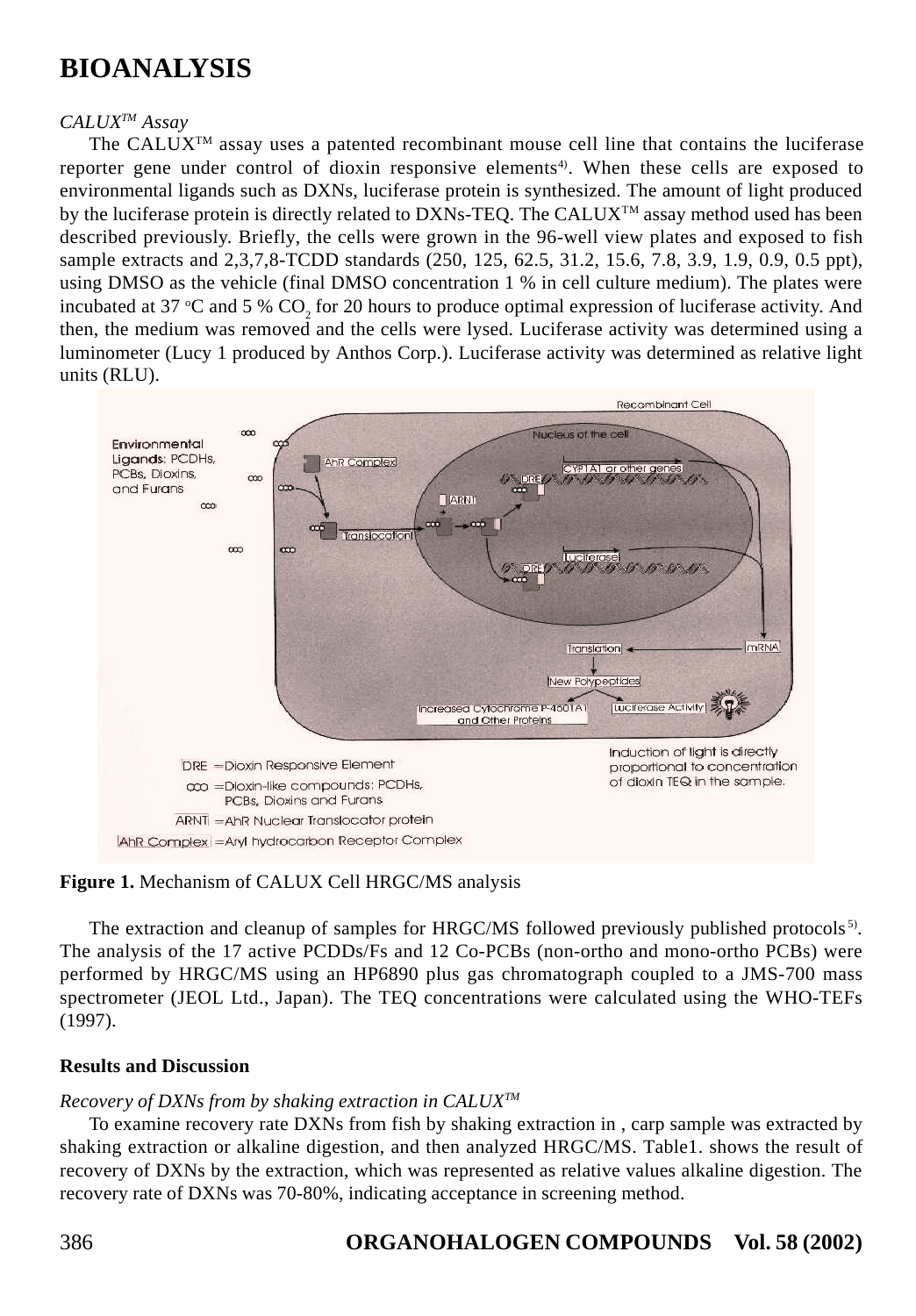#### *Correlation between CALUX™ Assay and HRGC/MS analysis*

Figure 2 shows the correlation of total PCDDs/DFs and Co-PCBs. The correlation coefficient of PCDDs/DFs was very high (R=0.887) and the value analyzed by CALUX<sup>™</sup> Assay was about 1.7 time that by HRGC/MS. The correlation coefficient of  $Co-PCBs$  was also very high  $(R=0.911)$  but the value analyzed by CALUX™ Assay was about 0.22 times that by HRGC/MS.

|               | Compound           | Recovery |  |
|---------------|--------------------|----------|--|
|               |                    | (% )     |  |
|               | 2378-TCDD          | 78.2     |  |
| <b>PCDD</b>   | 12378-PeCDD        | 79.6     |  |
| <b>PCDFs</b>  | 23478-PeCDF        | 78.0     |  |
| $Co$ - $PCBs$ | 33'44'5-PeCB(#126) | 74.7     |  |
|               | <b>Total PCDFs</b> | 74.0     |  |
|               | <b>Total PCDFs</b> | 74.5     |  |
|               | <b>Total PCBs</b>  | 75.9     |  |
|               | Total DXNs         | 74.8     |  |
|               |                    |          |  |

**Table1.** Recovery of shaking ext.

\*recovery was represented as relative values to alkaline digestion



**Total PCDDs/Fs** 

**Figure 2.** Correlation between CALUX Assay and HRGC/MS (PCDDs/DFs and Co-PCB, x axis; HRGC/MS(pgTEQ/gfat) y axis ; CALUX (pgTEQ/gfat))

Figure 3 shows the correlation of total DXNs (Separate ; total PCDDs/DFs and total Co-PCBs were analyzed separately and sumed) and total DXNs (Non-separate ; total PCDDs/DFs and total Co-PCBs were mixed and then analyzed). Since CALUX™ Assay was evaluated from biological response, coexistence of Co-PCBs might affect the activity of PCDDs/Fs, but the result was little affected by the co-existence. This might suggest that the distributions of Co-PCBs were restricted to a certain degree in the case of fish samples.

**ORGANOHALOGEN COMPOUNDS Vol. 58 (2002)** 387